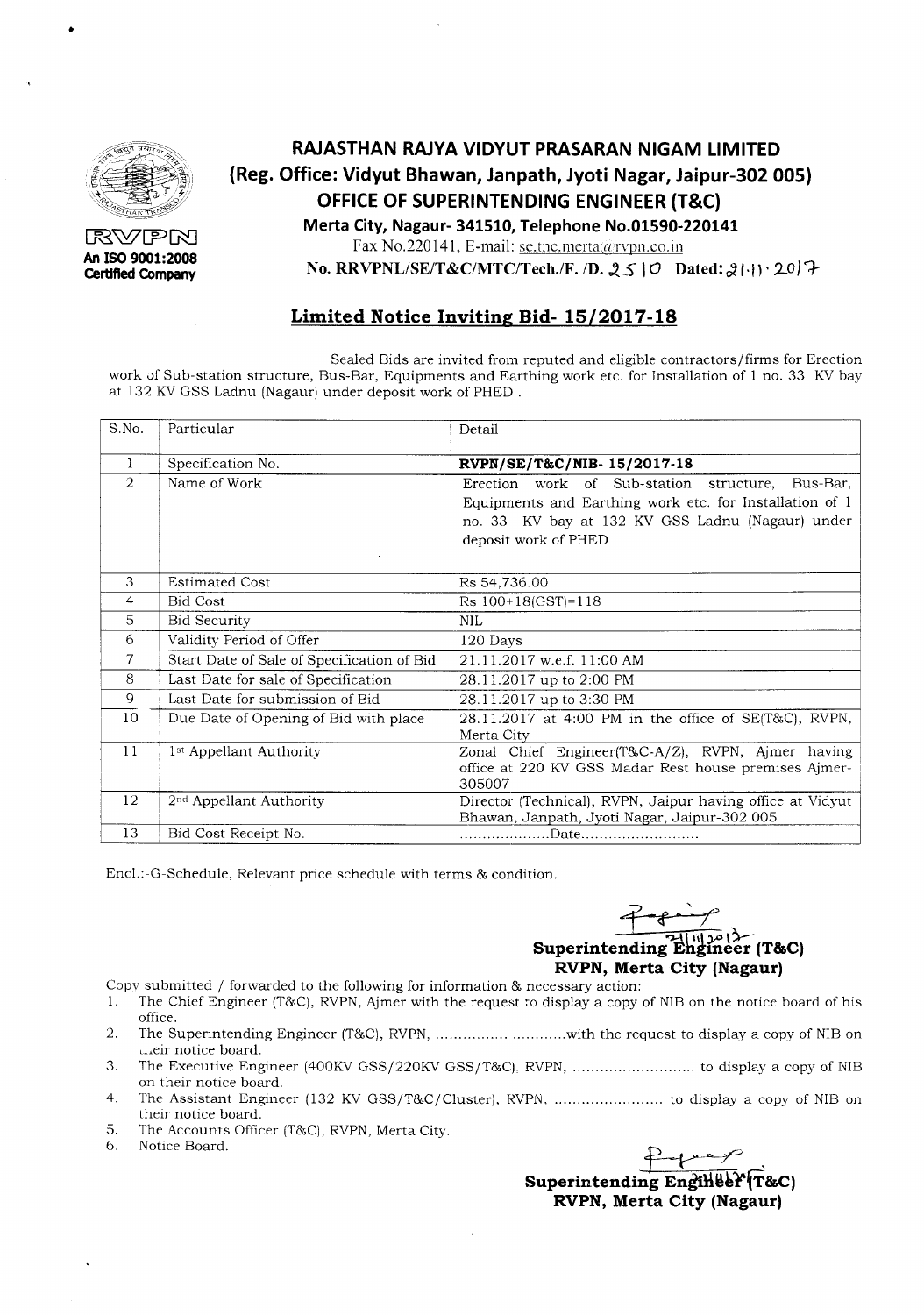#### **TERMS AND CONDITIONS**

- *1. Qualifying Requirement:* Only those firms who have completed construction of any 33 KV bays/ maintenance of 220/132 KV on labour contract of minimum of Rs 2.0 Lacs and have completed within the contract time of the work order in last two year will be qualified for BID. A completion certificate issued by authority not below the rank of Executive Engineer is to be enclosed as proof of qualification.
- 2. The Bid should be addressed to the Superintending Engineer (T&C), RVPN, Merta City having office at 400 KV GSS, Ren Road, Merta City (Nagaur).
- 3. Besides above, only such contractors should apply, who are already registered with provident fund Commissioner.
- *4. TAXES. LEVIES* **&** *DUTIES:*
	- 'a) Taxes: **The bidder shall quote the prices inclusive of all applicable Taxes/charges including GST etc.** Any liability towards GST, if arises/ applicable, inclusive of cost of material to be supplied by RVPN free of cost, shall be to the firms account. The bidder shall give GST registration number. Any statutory variation in GST will be to contractor's accounts.
	- b) Income Tax: If any income tax, surcharge on income tax or any other corporate tax is attracted under the law then the same shall be paid by him as per Government rules / deducted from his bills / invoices at the prevailing rate and if such tax is not applicable, then the contractor can claim reimbursement of the same from the relevant competent authority. However necessary TDS certificate(s) shall be issued by Nigam's paying Authority.
- 5. The BID along with relevant documents as per eligibility criteria shall be submitted in closed/sealed envelope duly super scribe as **"BID for Erection work of Sub-station structure, Bus-Bar, Equipments and Earthing work etc. for Installation of 1 no. 33 KV bay at 132 KV GSS Ladnu (Nagaur) under deposit work of PHED".**
- 6. The under signed does not bind himself to accept the lowest or any other bid and Reserve the right to reject any or all bidder's without assigning any reason thereof
- 7. The quoted rates shall be valid for 120 days from the date of opening Bids.
- 8. The work shall be completed as per "G" schedule within 90 days from the date of placing of work order/LOI or date of issue of layout.
- 9. Payment shall be arranged/released as per Nigam's payment policy on completion of work as per specification through RTGS by the. Accounts Officer (T&C), RVPN, Merta City after receipt of verified bills/Invoice by the consignee.
- 10. All addition and/or alterations in the bid must be clearly initialed.
- 11. The Rate's should be quoted the FIRM prices inclusive of all taxes and duties, insurance, and other related cost both in words and figures.
- 12. All the documents issued; shall be submitted by the bidder duly filled up in all respect with seal and signature on each page.
- 13. Bid received late due to any reason or which are incomplete shall not be accepted for consideration,
- 14. Quantity of items i.e. extra/excess may vary according to the site requirement.
- 15. The successful bidder will have to deposit bid security  $@2\%$  of estimated cost i.e. Rs. 1095.00 (Rs. One Thousand Ninety Five Only) before placing of LOI/work order.
- 16. The bidder will have to deposit bid cost by cash and EMD by cash/DD in favour of Account Officer (T&C) RVPN, Merta City.

*~·'~r\_* -Ji\\ II <sup>I</sup> ".,,)..- **Superintending Engineer (T&C) RVPN, Merta City (Nagaur)**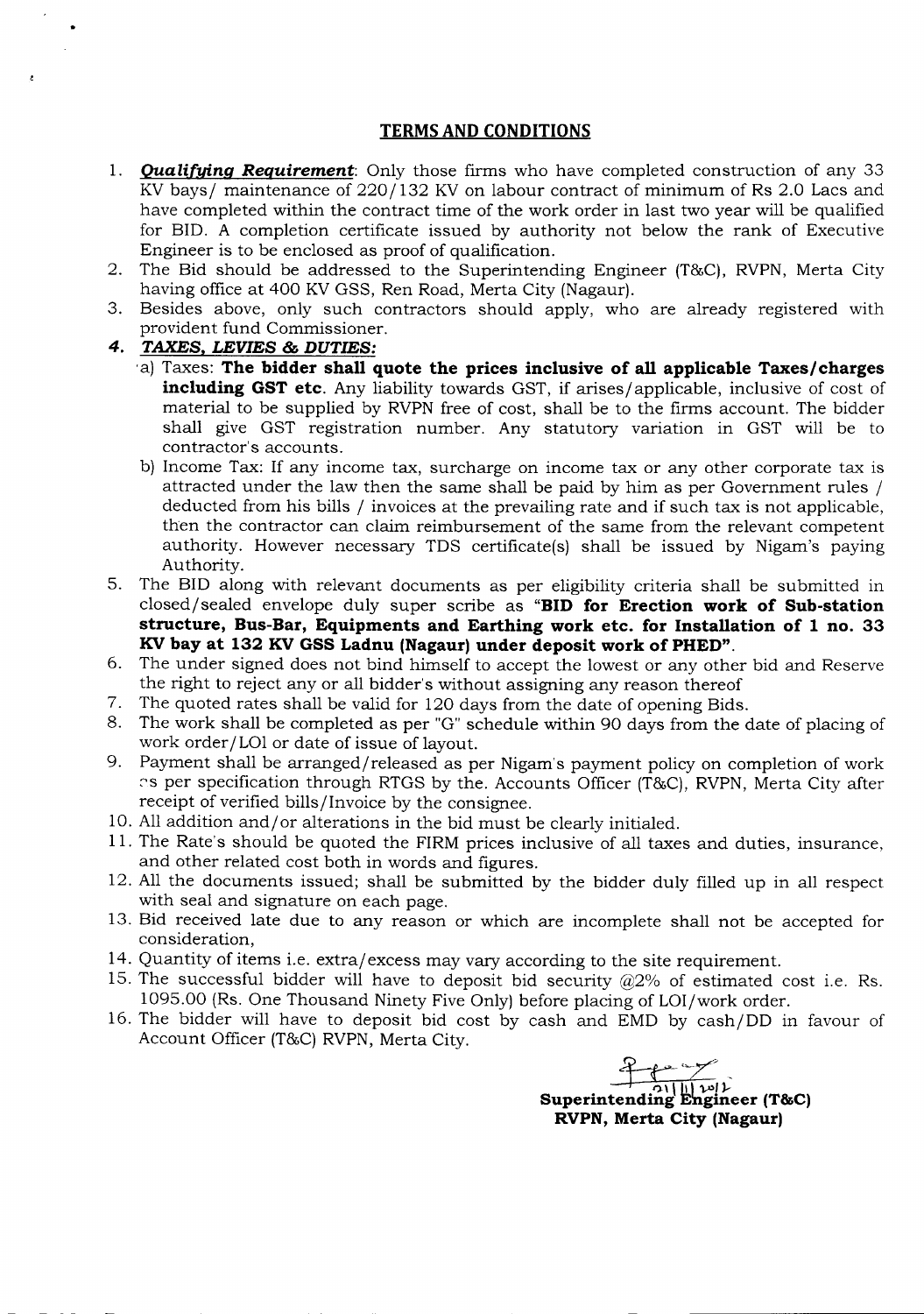## *PRICE SCHEDULE*

**Name of work: Erection work of Sub-station structure, Bus-Bar, Equipments and Eartiting work etc. for Installation of 1 no. 33 KV bay at 132 KV GSS Ladnu (Nagaur) under deposit work of PHED**

Name of firm/Bidder: - .

| Description of Work                                                                                                                                                                                               | Rate as<br>per G-<br>Schedule | $\frac{0}{0}$<br>Above/Below<br>Rate as per G-<br>Schedule | Amount in Rs.<br>Above/Below<br>Rate as per G-<br>Schedule | Total Price $(2+4)$ |
|-------------------------------------------------------------------------------------------------------------------------------------------------------------------------------------------------------------------|-------------------------------|------------------------------------------------------------|------------------------------------------------------------|---------------------|
|                                                                                                                                                                                                                   | $\mathcal{D}$                 | 3                                                          | 4                                                          | 5                   |
| <b>Erection</b><br>work<br>of<br>Sub-<br>station structure, Bus-Bar,<br>Equipments and Earthing<br>work etc. for Installation of<br>1 no. 33 KV bay at 132 KV<br>GSS Ladnu (Nagaur) under<br>deposit work of PHED | 54,736.00                     |                                                            |                                                            |                     |

Total Rs (InWords) .

l.I/ We have read all terms and conditions of the relevant BID against NIBNo. 15/2017-18. These are acceptable to us.

2. Our Offer is valid for 120 days from the date of opening of Bids.

3. The work shall be completed within stipulated period and as per instructions/letter of the Work In-Charge.

4. The quoted rate is firm in all respect till completion of work including of insurance charges, all taxes & duties

5. Safe execution of work shall be our responsibility.

6. We shall be responsible for any "Fatal" or "Non-Fatal"accident taking place due to our negligence.

Phone/ Mobile / Fax \_\_\_\_\_\_\_\_ Firm \_

 $Date$   $/$   $/$   $/$   $/$   $-- ($ 

Place Name of Signatory \_

Name of

Address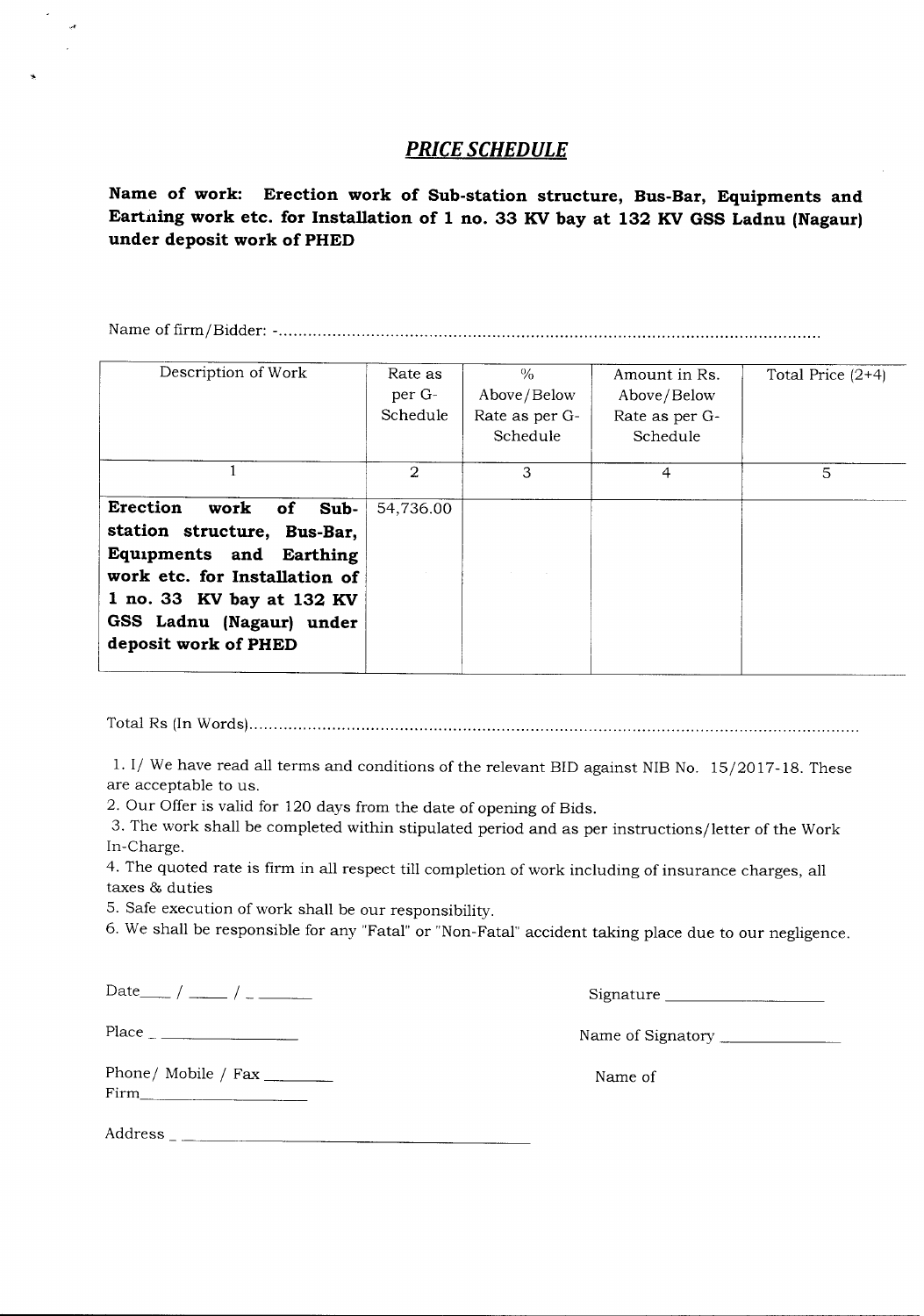#### 'G'SCHEDULE

 $\gamma$  and  $\sim 10$ 

*Name of work :-Construction 011 Nos.* 33*KVfeeder bay at* 132*KVGSSLadnu for* 33*KVfeeder for PHED (Deposit Work)*

*1.The rates for the erection works given in this BSR are inclusive of all types of labour charges, service tax, sales tax and insurance charqes.etc.*

*2. CLRCNo.RVPN/SE/SSPC/TK/A. 1/TN-2975/CLRC/D. 501 Dated 24.05.2013*

*3. BSR RVPN/SE(Contracts-1I)/XEN-4/F. /D.45 dated 21.04.2017*

 $\mathbf{v}$ 

 $\overline{\mathbf{A}}$ 

*4. Chargeable Head t- Construction ofl Nos.* 33 *KVfeeder bay at* 132 *f(V GSSLadnufor* 33 *f(Vfeeder for PHED (Deposit Work)*  $\pm$  .

| Code No.     | Description                                                                                                                                                                                                                                                                                                                                                                                                                                                                     | Unit | Qty. | Unit<br>Rate<br>(Rs.) | Amount         |
|--------------|---------------------------------------------------------------------------------------------------------------------------------------------------------------------------------------------------------------------------------------------------------------------------------------------------------------------------------------------------------------------------------------------------------------------------------------------------------------------------------|------|------|-----------------------|----------------|
| $\mathbf{1}$ | 3                                                                                                                                                                                                                                                                                                                                                                                                                                                                               | 4    | 5    | 6                     | $\overline{7}$ |
| $1\,$        | <b>EARTH MESH WORK:-</b>                                                                                                                                                                                                                                                                                                                                                                                                                                                        |      |      |                       |                |
| A1           | Laying of Earth mesh with 25 mm /28 mm. dia. M.S.<br>Rod at a depth of 0.80 meter from top level of foundation,<br>including excavation of trench of required depth and<br>backfilling the same, transportation of M.S. Rods from site<br>store to locations, welding of M.S. Rod to M.S. Rod<br>along the length, at crossing and with earth electrodes<br>as per drawing, application of bitumen compound and                                                                 |      |      |                       |                |
|              | covering with bitumen impregnated tape on all welded<br>joints, for the type of soil prevent at 0.80 meter below<br>top level of foundation(M.S. Rod of above size & M.S.                                                                                                                                                                                                                                                                                                       |      |      |                       |                |
|              | Flat as required shall be made available by RVPN)<br>(a) In case Electricity is made available by RVPN                                                                                                                                                                                                                                                                                                                                                                          |      |      |                       |                |
|              | with out charge<br>(i) Normal dry soil                                                                                                                                                                                                                                                                                                                                                                                                                                          | Mtr. | 350  | 24                    | 8400.00        |
| <b>B1</b>    | Laying of earthing risers of 50 X 6 mm / 50 x 12 mm/                                                                                                                                                                                                                                                                                                                                                                                                                            |      |      |                       |                |
|              | size M.S. Flat at a depth of 0.80 meter from top                                                                                                                                                                                                                                                                                                                                                                                                                                |      |      |                       |                |
|              | level of foundation, including excavation of trench of                                                                                                                                                                                                                                                                                                                                                                                                                          |      |      |                       |                |
|              | required depth and backfilling of the same, transportation                                                                                                                                                                                                                                                                                                                                                                                                                      |      |      |                       |                |
|              | of M.S. Flat from site store to locations,                                                                                                                                                                                                                                                                                                                                                                                                                                      |      |      |                       |                |
|              | preparation of risers, bending as per requirement                                                                                                                                                                                                                                                                                                                                                                                                                               |      |      |                       |                |
|              | (after heating if necessary), fixing on and welding /                                                                                                                                                                                                                                                                                                                                                                                                                           |      |      |                       |                |
|              | bolting to equipment / structure and peak of the                                                                                                                                                                                                                                                                                                                                                                                                                                |      |      |                       |                |
|              | structure, laying in the trench, welding to the earth                                                                                                                                                                                                                                                                                                                                                                                                                           |      |      |                       |                |
|              | mesh of M.S. Rod as per drawing, including welding                                                                                                                                                                                                                                                                                                                                                                                                                              |      |      |                       |                |
|              | of extra length of M.S. Flat if required, application of                                                                                                                                                                                                                                                                                                                                                                                                                        |      |      |                       |                |
|              | bitumen compound and covering with bitumen                                                                                                                                                                                                                                                                                                                                                                                                                                      |      |      |                       |                |
|              | impregnated tape on all welded joints, painting of all                                                                                                                                                                                                                                                                                                                                                                                                                          |      |      |                       |                |
|              | surface of risers abbve round level with red oxide and                                                                                                                                                                                                                                                                                                                                                                                                                          |      |      |                       |                |
|              | green paint, for the type of soil prevent at 0.80 meter                                                                                                                                                                                                                                                                                                                                                                                                                         |      |      |                       |                |
|              | below top level of foundation (M.S. Rod of above sizes                                                                                                                                                                                                                                                                                                                                                                                                                          |      |      |                       |                |
|              | & M.S. Flat as required shall be made available by the                                                                                                                                                                                                                                                                                                                                                                                                                          |      |      |                       |                |
|              | RVPN)                                                                                                                                                                                                                                                                                                                                                                                                                                                                           |      |      |                       |                |
|              | (a) In case Electricity is made available by RVPN                                                                                                                                                                                                                                                                                                                                                                                                                               |      |      |                       |                |
|              | with out charge                                                                                                                                                                                                                                                                                                                                                                                                                                                                 |      |      |                       |                |
|              | (i) Normal dry soil and the company of the company                                                                                                                                                                                                                                                                                                                                                                                                                              | Mtr. | 250  | 27                    | 6750.00        |
| C1           | Placing / Driving of earth electrode of 25 / 28 mm dia.                                                                                                                                                                                                                                                                                                                                                                                                                         |      |      |                       |                |
|              | M.S. Rod of length 3.30 meter (Approx.) to a depth                                                                                                                                                                                                                                                                                                                                                                                                                              |      |      |                       |                |
|              | 3.80 meter from top level of foundation, including                                                                                                                                                                                                                                                                                                                                                                                                                              |      |      |                       |                |
|              | excavation of pit as required and back filling of the                                                                                                                                                                                                                                                                                                                                                                                                                           |      |      |                       |                |
|              | same, transportation of M.S.Rod from site store to                                                                                                                                                                                                                                                                                                                                                                                                                              |      |      |                       |                |
|              | locations, cutting of M.S.Rod to desired length,                                                                                                                                                                                                                                                                                                                                                                                                                                |      |      |                       |                |
|              | 计可算表面的<br>en som som andere for anderstad                                                                                                                                                                                                                                                                                                                                                                                                                                       |      |      |                       |                |
|              | <b>The community of the EN33 kv bay deposit work\33 kv bay at Ladnu\G schedule</b>                                                                                                                                                                                                                                                                                                                                                                                              |      |      |                       | Page 1         |
|              | te sambon peranti mengindan mahij                                                                                                                                                                                                                                                                                                                                                                                                                                               |      |      |                       |                |
|              | in the cost of any address in location with codeficition                                                                                                                                                                                                                                                                                                                                                                                                                        |      |      |                       |                |
|              | www.com/strate-wheletions-windows.com                                                                                                                                                                                                                                                                                                                                                                                                                                           |      |      |                       |                |
|              | www.communications.com/sections/<br>$\label{eq:2.1} \mathcal{F}^{(1)} = \mathcal{F}^{(1)} \left( \mathcal{F}^{(1)} \right) = \mathcal{F}^{(1)} \left( \mathcal{F}^{(1)} \right) = \mathcal{F}^{(1)} \left( \mathcal{F}^{(1)} \right) = \mathcal{F}^{(1)} \left( \mathcal{F}^{(1)} \right) = \mathcal{F}^{(1)} \left( \mathcal{F}^{(1)} \right) = \mathcal{F}^{(1)} \left( \mathcal{F}^{(1)} \right) = \mathcal{F}^{(1)} \left( \mathcal{F}^{(1)} \right) = \mathcal{F}^{(1)} \$ |      |      |                       |                |
|              |                                                                                                                                                                                                                                                                                                                                                                                                                                                                                 |      |      |                       |                |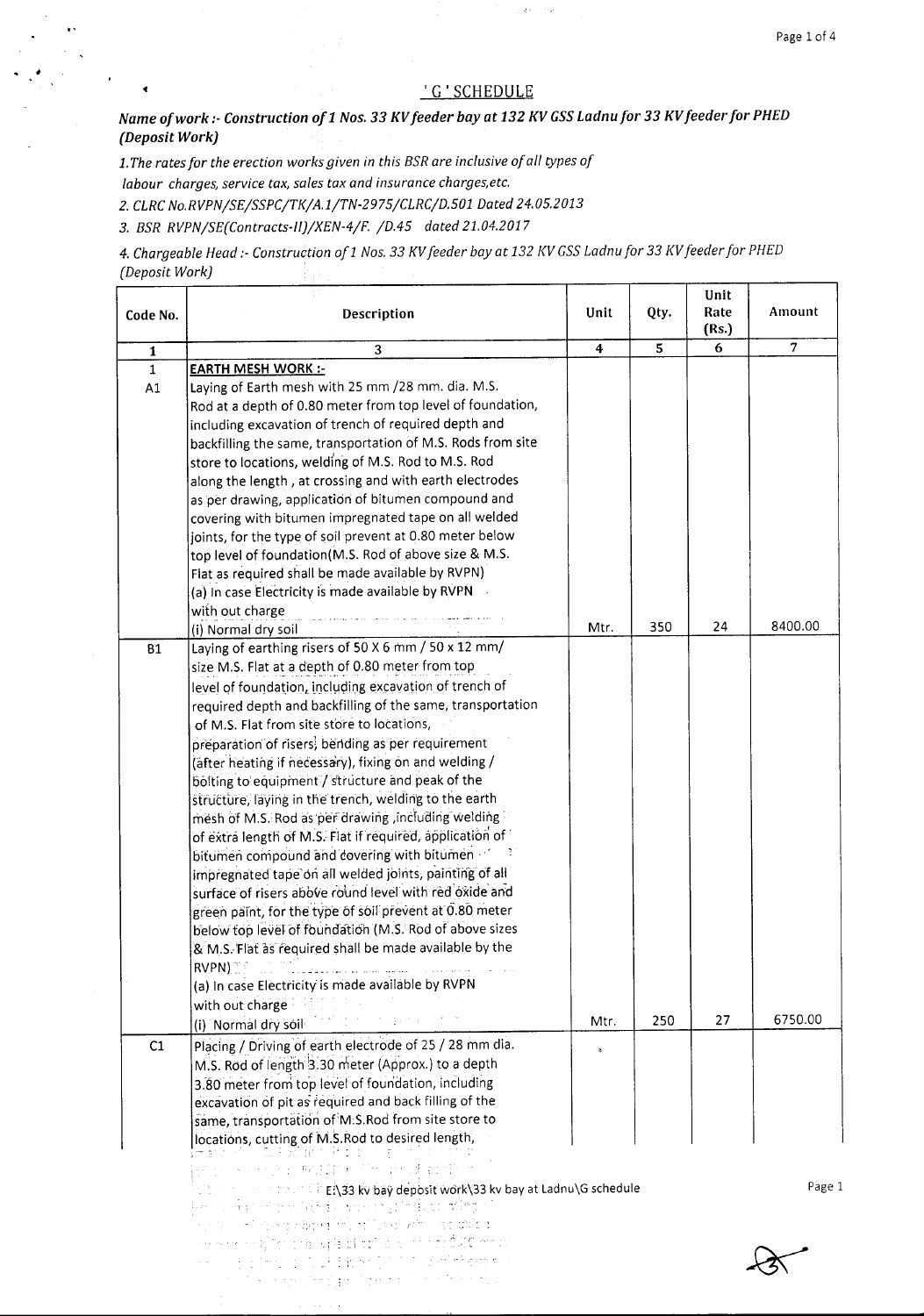|                |                                                                                                            |      |    |      | Page 2 of 4 $\cdot$ |
|----------------|------------------------------------------------------------------------------------------------------------|------|----|------|---------------------|
|                |                                                                                                            |      |    |      |                     |
|                | preparation of one end as spike if necessary, welding                                                      |      |    |      |                     |
|                | of earth electrode to earth mesh of M.S.Rod as per                                                         |      |    |      |                     |
|                | drawing, application of bitumen compound and                                                               |      |    |      |                     |
|                | covering with bitumen impregnated tape on all welded                                                       |      |    |      |                     |
|                | joints, for the type of soil prevalent at 3.80 meters                                                      |      |    |      |                     |
|                | below top level of foundation (M.S.Rod of above sizes                                                      |      |    |      |                     |
|                | & M.S. Flat as required shall be made available by                                                         |      |    |      |                     |
|                | RVPN)                                                                                                      |      |    |      |                     |
|                | (a) In case Electricity is made available by RVPN                                                          |      |    |      |                     |
|                | with out charge                                                                                            |      |    |      |                     |
|                | (i)Normal dry soil                                                                                         | Nos. | 6  | 200  | 1200.00             |
| $\overline{c}$ | <b>Steel Structure Erection :-</b>                                                                         |      |    |      |                     |
|                | Erection of sub-station steel structures,                                                                  |      |    |      |                     |
|                | columns, beams, lighting mast and                                                                          |      |    |      |                     |
|                | equipment structures (excluding circuit breaker                                                            |      |    |      |                     |
|                | and capacitor banks) of all type including transportation of                                               |      |    |      |                     |
|                | structure members nuts & bolts etc from site store                                                         |      |    |      |                     |
|                | to locations, their assembly, placing on foundation,                                                       |      |    |      |                     |
|                | fixing of template with foundation bolts as                                                                |      |    |      |                     |
|                | required, leveling and preparing for grouting                                                              |      |    |      |                     |
|                | as required, but excluding grouting, erection                                                              |      |    |      |                     |
|                | after grouting and tightening & punching of                                                                |      |    |      |                     |
|                | nuts & bolts. (Maximum height of structure                                                                 | M.T. | 5  | 2321 | 11605.00            |
|                | upito 20 meters) filiam de ser (17,87 million) di                                                          |      |    |      |                     |
| 3              | Bus -Bar Work of the Girls of the Care and                                                                 |      |    |      |                     |
| B              | Jumper of ACSR conductor (3 Nos. Y-type)                                                                   |      |    |      |                     |
|                | between bus to equipment, or between                                                                       |      |    |      |                     |
|                | equipment to equipment or between bus to                                                                   |      |    |      |                     |
|                | bus, including transportation of conductor,                                                                |      |    |      |                     |
|                | disc insulators and hardware from site store                                                               |      |    |      |                     |
|                | to location, cleaning and assembly of disc                                                                 |      |    |      |                     |
|                | insulators as required along with fitting of                                                               |      |    |      |                     |
|                | suspension hardware and erection as:                                                                       |      |    |      |                     |
|                | required, cutting required length of conductor,                                                            |      |    |      |                     |
|                | making connections, fixing of spacers &                                                                    |      |    |      |                     |
|                | spacer T- clamp as required, tightening of                                                                 |      |    |      |                     |
|                | clamps / connectors, dressing etc for three                                                                |      |    |      |                     |
|                | phases: I continuing the Ciprocent agricultural production and                                             |      |    |      |                     |
|                | (1) Single ACSR Zebra / Panther conductor                                                                  | Set  | 10 | 333  | 3330.00             |
| 4              | Stringing of earth wire(Size 7/3.15mm. or                                                                  |      |    |      |                     |
|                | 7/4.00 mm.)including transportation of earth                                                               |      |    |      |                     |
|                | wire, tension hardware etc. from site store to                                                             |      |    |      |                     |
|                | locations, laying and cutting required length                                                              |      |    |      |                     |
|                | of earth wire , fitting of bolted type or                                                                  |      |    |      |                     |
|                | compression type hardware as made available                                                                |      |    |      |                     |
|                | (Compression machine shall be provided                                                                     |      |    |      |                     |
|                | by RVPN on rent free basis), making up at one end.                                                         |      |    |      |                     |
|                | Stringing of earth-wire between structure peaks with                                                       |      |    |      |                     |
|                | specified sag and tension, umpiring and                                                                    |      |    |      |                     |
|                | connecting earth bond, for single earth-wire.                                                              | Each | 3  | 292  | 876.00              |
| 5              | <b>ERECTION OF SUB-STATION EQUIPMENTS:-</b>                                                                |      |    |      |                     |
| B              | Erection of current Transformer/ potential                                                                 |      |    |      |                     |
|                | Transformer/capacitive voltage Transformer/                                                                |      |    |      |                     |
|                | Series Reactor/ Residual voltage Transformer/                                                              |      |    |      |                     |
|                | Neutral current Transformer with clamps &                                                                  |      |    |      |                     |
|                | connector, on already erected steel                                                                        |      |    |      |                     |
|                | structure including transportation from site                                                               |      |    |      |                     |
|                | store to locations, fabrication of base frame,                                                             |      |    |      |                     |
|                | ee Moult to community that he formed                                                                       |      |    |      |                     |
|                | <b>The Contract of the EN33 kv bay deposit work\33 kv bay at Ladnu\G schedule</b>                          |      |    |      | Page 2              |
|                | 医牙根的 医血管细胞 化四磷酸二乙酯                                                                                         |      |    |      |                     |
|                | state of the second profit products                                                                        |      |    |      |                     |
|                | selection is that water to sell provide                                                                    |      |    |      |                     |
|                |                                                                                                            |      |    |      |                     |
|                |                                                                                                            |      |    |      |                     |
|                | pressure that is seen the white month is the<br>ਦੇਸ਼ ਦੇ ਪੱਧਰ ਨਾਲ ਆਪਣੇ ਅਤੇ ਇਸ ਵਿਚ ਸ਼ਾਮਲੇ ਦਾ ਸ਼ਾਮਲੇ ਦਾ ਸ਼ਾਮਲ |      |    |      |                     |

Page 2 of 4  $\cdot$ 

 $\sim$  $\lambda$ 

 $\sim 10^{11}$  K  $\sum_{i=1}^n \sigma_i$  $\mathcal{L}$ 

 $\hat{\mathcal{A}}$ 

 $\overline{a}$ 

 $\frac{1}{\sqrt{2}}$  ,  $\frac{1}{\sqrt{2}}$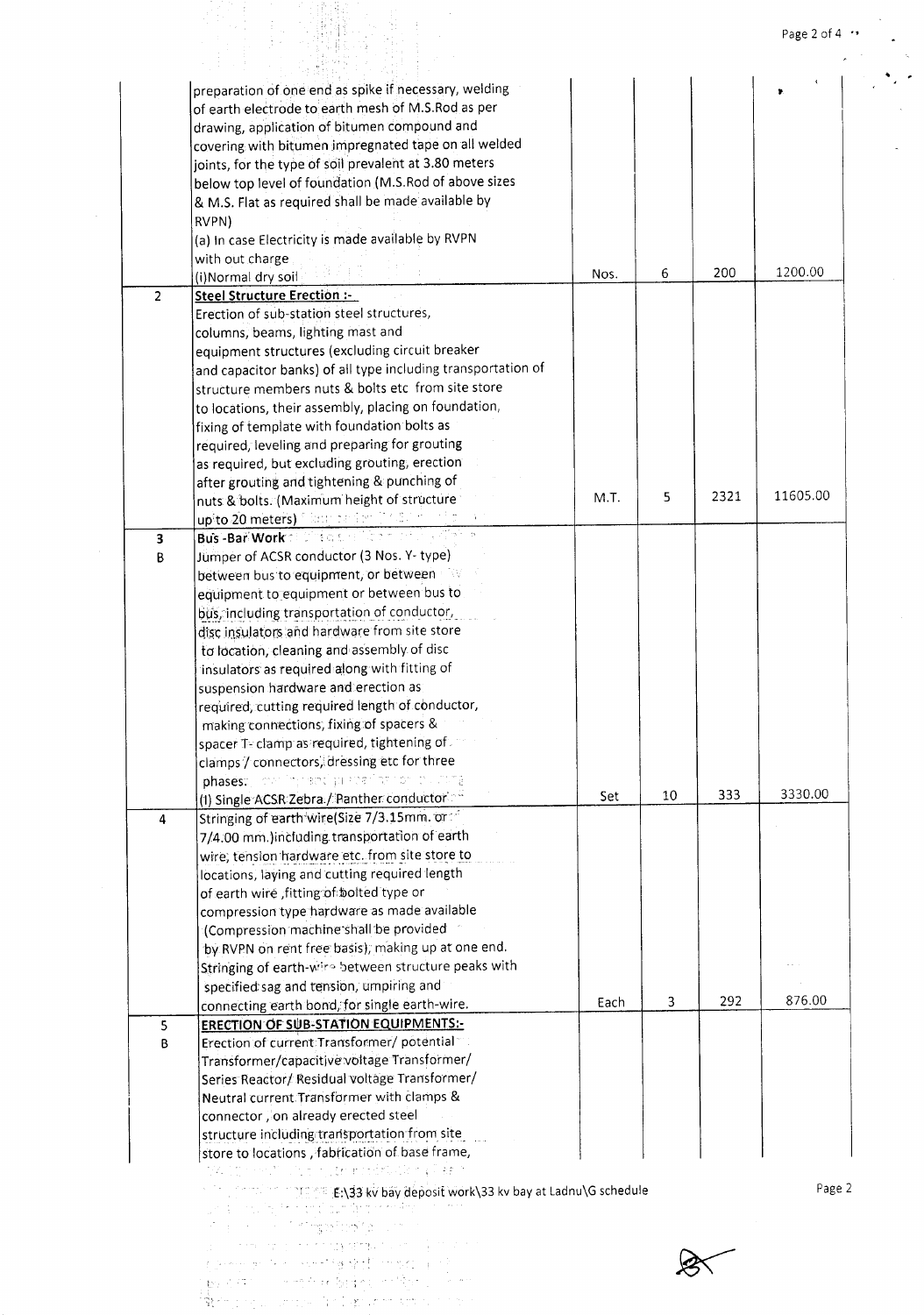|                |                                                                                                                   |            |   |      | Page 3 of 4 |
|----------------|-------------------------------------------------------------------------------------------------------------------|------------|---|------|-------------|
|                | fixing of terminal connectors, tightening of                                                                      |            |   |      |             |
|                | nuts & bolts etc., complete in all respect.                                                                       |            |   |      |             |
|                | (i) 33 KV C.T.                                                                                                    | Nos.       | 3 | 532  | 1596.00     |
| $\mathsf C$    | Erection of Lightening Arrestor on already                                                                        |            |   |      |             |
|                | erected steel structure including transportation                                                                  |            |   |      |             |
|                | of Lightening Arrestor, clamps & connectors,                                                                      |            |   |      |             |
|                | surge counter etc. from site store to locations,                                                                  |            |   |      |             |
|                | fabrication of base frame, fixing of terminal                                                                     |            |   |      |             |
|                | connectors, surge counter, tightening of nuts                                                                     |            |   |      |             |
|                | & bolts etc. complete in all respect.                                                                             |            |   |      |             |
|                | (iii) 33 KV L.A.                                                                                                  | Nos.       | 3 | 317  | 951.00      |
| D              | Erection of Isolators on already erected                                                                          |            |   |      |             |
|                | steel structure including transportation of                                                                       |            |   |      |             |
|                | base frame, P.I.s, contacts, mechanism                                                                            |            |   |      |             |
|                | box, clamps & connectors etc., from site                                                                          |            |   |      |             |
|                | store to locations, minor fabrication as                                                                          |            |   |      |             |
|                | required, & fixing of terminal connectors etc,<br>adjustment / alignment of isolator and its                      |            |   |      |             |
|                | earth blade, if provided, for their smooth                                                                        |            |   |      |             |
|                | operation and final adjustment if required                                                                        |            |   |      |             |
|                | after jumpering.                                                                                                  |            |   |      |             |
|                | (ii)33 KV                                                                                                         |            |   |      |             |
|                | (a) Without Earth blade                                                                                           | <b>Nos</b> | 3 | 916  | 2748.00     |
|                | (b) With Earth blade                                                                                              | <b>Nos</b> | 1 | 1364 | 1364.00     |
| H              | Erection of 33 KV or 11 KV Circuit Breakers,                                                                      |            |   |      |             |
|                | including transportation of equipment,                                                                            |            |   |      |             |
|                | structure members; nuts & bolts, clamp &                                                                          |            |   |      |             |
|                | connectors, accessories etc. from site store                                                                      |            |   |      |             |
|                | to location, assembly of support structure,                                                                       |            |   |      |             |
|                | their placing on foundation, leveling                                                                             |            |   |      |             |
|                | and preparing for grouting as required, but                                                                       |            |   |      |             |
|                | excluding grouting assembly / placing of                                                                          |            |   |      |             |
|                | poles, mechanism box etcom support<br>structure as per manufacture's drawings                                     |            |   |      |             |
|                | fitting of terminal connectors etc. but                                                                           |            |   |      |             |
|                | excluding commissioning of CB. The main                                                                           |            |   |      |             |
|                | (I) 33 KV or 11 KV outdoor type (VCB/SF6)                                                                         | Nos.       | 1 | 7404 | 7404.00     |
| 6              | Erection of Control & Relay panels complete                                                                       |            |   |      |             |
|                | in all respectingcluding transportation from                                                                      |            |   |      |             |
|                | site store to control room, placing on                                                                            |            |   |      |             |
|                | foundation / cable trench as per layout,                                                                          |            |   |      |             |
|                | interconnection between control & Relay                                                                           |            |   |      |             |
|                | panels and with existing panels, fixing of side /                                                                 |            |   |      |             |
|                | top covers and doors, earthing to existing earth-strip                                                            |            |   |      |             |
|                | in control room, connection of bus wiring to existing                                                             |            |   |      |             |
|                | panel and between control and relay panel as required.                                                            | Nos.       | 1 | 1265 | 1265.00     |
|                | (i) Duplex panels that of success that is re-                                                                     |            |   |      |             |
| $\overline{7}$ | Erection of Marshalling Kiosk / Line matching<br>Unit (LMU) / Line Matching & Distribution                        |            |   |      |             |
|                | Unit(LMDU) complete in all respect including                                                                      |            |   |      |             |
|                | transportation from site store to location,                                                                       |            |   |      |             |
|                | placing on foundation / cable trench as per                                                                       |            |   |      |             |
|                | layout, preparing for grouting of foundation                                                                      |            |   |      |             |
|                | bolts but excluding grouting etc.                                                                                 |            |   |      |             |
|                | (ii) 33 KV Marshalling Klosk.<br>(次第10回)                                                                          | Nos.       | 1 | 192  | 192.00      |
| 10             | LAYING AND TERMINATION OF CABLES                                                                                  |            |   |      |             |
| A              | Control Cables: (i) Laying of P.V.C. insulated                                                                    |            |   |      |             |
|                | unarmored / armored control cable of                                                                              |            |   |      |             |
|                | Japonese Cristine as a Ayout                                                                                      |            |   |      |             |
|                |                                                                                                                   |            |   |      |             |
|                | $\log(\gamma_{\rm eff})$ n sit og ling ( $\gamma_{\rm eff}$ )33 kv bay deposit work\33 kv bay at Ladnu\G schedule |            |   |      |             |
|                | je dre s vrsti karističnih igližnica si nizmu i miz                                                               |            |   |      |             |
|                | as crysings and that the funks and                                                                                |            |   |      |             |
|                | in killinen in der sochraften eil alskriftig:<br>an' inviser mitro des nouves                                     |            |   |      |             |

.'